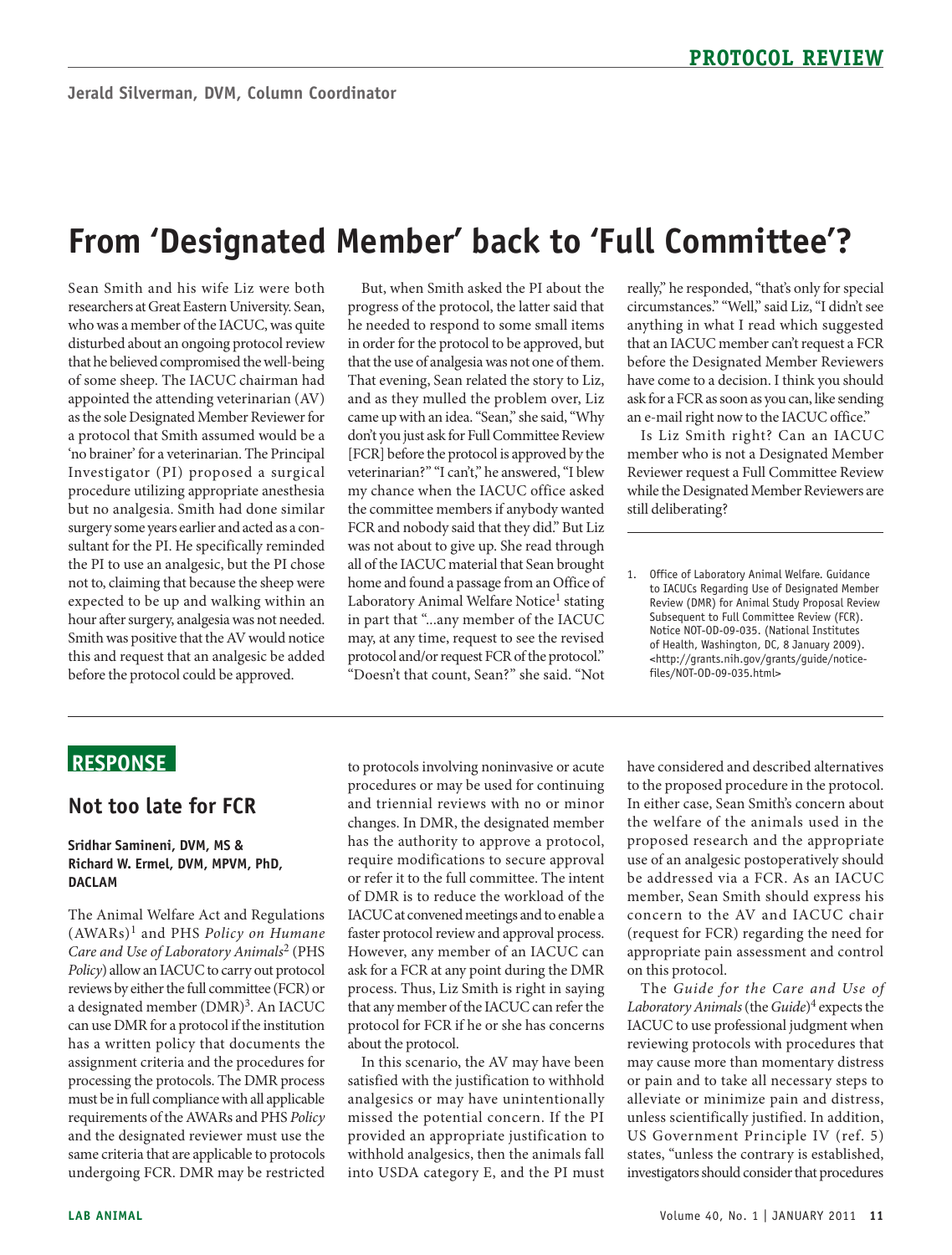may cause pain or distress in other animals". stand up and move postoperatively doesn't should not be used as a scientific justification as a deficiency in the IACUC review process University. To prevent this deficiency, to provide training for PIs and research staff on recognizing and treating pain and distress that cause pain or distress in human beings In this situation, the fact that an animal may rule out the possibility of pain or distress and to withhold analgesics. This may be viewed and veterinary care program at Great Eastern meet the expectations of the *Guide*4 and to ensure animal welfare, the institution should and should have a documented IACUC DMR process.

 a protocol for FCR during the DMR process. PHS *Policy* to indicate otherwise. In summary, any IACUC member can refer There is no statement in either the AWARs or

- 1. Animal Welfare Act Regulations (§ 2.31, d, 2).
- 2. Public Health Service. *Policy on Humane Care and Use of Laboratory Animals* IV, C, 2 (US Department of Health and Human Services, Washington, DC, 1986; amended 2002).
- 3. Office of Laboratory Animal Welfare. Guidance to IACUCs Regarding Use of Designated Member Review (DMR) for Animal Study Proposal Review Subsequent to Full Committee Review (FCR). Notice NOT-OD-09-035. (National Institutes of Health, Washington, DC, 8 January 2009). <http://grants.nih.gov/grants/guide/noticefiles/NOT-OD-09-035.html>
- 4. Institute for Laboratory Animal Research. *Guide for the Care and Use of Laboratory Animals*  10–14,60–65 (National Academies Press, Washington, DC, 1996).
- 5. Public Health Service. *US Government Principles for the Utilization and Care of Vertebrate Animals Used in Testing, Research, and Training* (US Department of Health and Human Services, Washington, DC, 2002).

*Samineni is Laboratory Animal Medicine Fellow and Ermel is Professor and Director of the Division of Comparative Medicine at City of Hope / Beckman Research Institute in Duarte, CA.* 

### **ReSponSe**

### **Sean dropped the ball**

#### **Suzanne Craig, DVM, DACLAM, Rajesh Uthamanthil, DVM, phD, DACLAM & peggy Tinkey, DVM, DACLAM**

 Designated Member Review (DMR) is one method of approving animal use proposals that is compliant with US Department of

# *A word from OLAW and USDA*

 *(OLAW) and United States Department of Agriculture, Animal and Plant Health Inspection In response to the questions posed in this scenario, the Office of Laboratory Animal Welfare Service, Animal Care (USDA, APHIS, AC) offer the following clarification and guidance:* 

regulation on designated member review<sup>2</sup>. The guidance can and should be interpreted For animal activities funded by the Public Health Service (PHS), the PHS *Policy on Humane Care and Use of Laboratory Animals* (PHS *Policy*; section IV.B.4) states that the "IACUC shall review concerns involving the care and use of animals at the institution"1. Similarly, for species covered by the Animal Welfare Act, "The IACUC shall… review, and, if warranted, investigate concerns involving the care and use of animals at the research facility resulting from public complaints received and from reports of noncompliance received from laboratory or research facility personnel or employees"2. Neither the PHS *Policy* nor the Animal Welfare Act Regulations limits how or when such concerns are considered. In this scenario, the IACUC member has a serious concern about the lack of analgesia for a proposed surgical procedure in a research protocol in the midst of review by a designated member of the committee. As mentioned by several of the respondents, OLAW's guidance on the use of Designated Member Review (DMR) subsequent to Full Committee Review (FCR) states that "any member of the IACUC may, at any time, request to see the revised protocol and/or request FCR of the protocol"<sup>3</sup>. OLAW's guidance is in accordance with USDA's broadly to apply to this particular scenario and to other circumstances where an IACUC member has concerns about a research protocol already approved by the committee or in the process of review and approval by either DMR or FCR. Administrative practices of the committee should not impede the appropriate and thorough review of concerns about proposed or ongoing animal activities. Critical to this issue is clear communication among the IACUC, the veterinarian and investigators to resolve questions and concerns about a protocol at the earliest point.

- 1. Public Health Service. *Policy on Humane Care and Use of Laboratory Animals* (US Department of Health and Human Services, Washington, DC, 1986; amended 2002).
- 2. Code of Federal Regulations. Title 9, Chapter 1, Subchapter A Animal Welfare: Part 2 Regulations (§2.31).
- 3. Office of Laboratory Animal Welfare. Guidance to IACUCs Regarding Use of Designated Member Review (DMR) for Animal Study Proposal Review Subsequent to Full Committee Review (FCR). Notice NOT-OD-09-035. (National Institutes of Health, Washington, DC, 8 January 2009). <http://grants.nih.gov/ grants/guide/notice-files/NOT-OD-09-035.html>

**patricia Brown, VMD, MS, DACLAM**  *Director OLAW, OER, OD, NIH, HHS* 

**Chester Gipson, DVM**  *Deputy Administrator USDA, APHIS, AC* 

 full authority to approve the protocol but also requires that all committee members have the opportunity to look at the protocol and call for FCR prior to assignment for DMR. It appears that in this case, Sean Smith forfeited his right to call for FCR as an IACUC member during this specific pre-DMR review period. reviewer, who is also the AV, would require analgesia in this study. This case illustrates the responsibility of each committee member to play his or her role independently, irrespective of perceptions of how other members might Agriculture and PHS guidelines<sup>1,2</sup>. The DMR process gives the designated reviewer He wrongly assumed that the designated make decisions.

 The Office of Laboratory Animal Welfare request FCR of a protocol was taken out of FCR<sup>3</sup> and does not apply in this scenario. The specific wording in the guidance refers to the situation that could arise if a committee had voted to allow use of the by members during a convened meeting of the full committee. In that case, PHS allows for required modifications to be guidance that Liz used to support her contention that any IACUC member could context. The guidance that Liz quoted is specific to the use of DMR subsequent to DMR process to review modifications required for approval that were stipulated reviewed by the DMR process under two